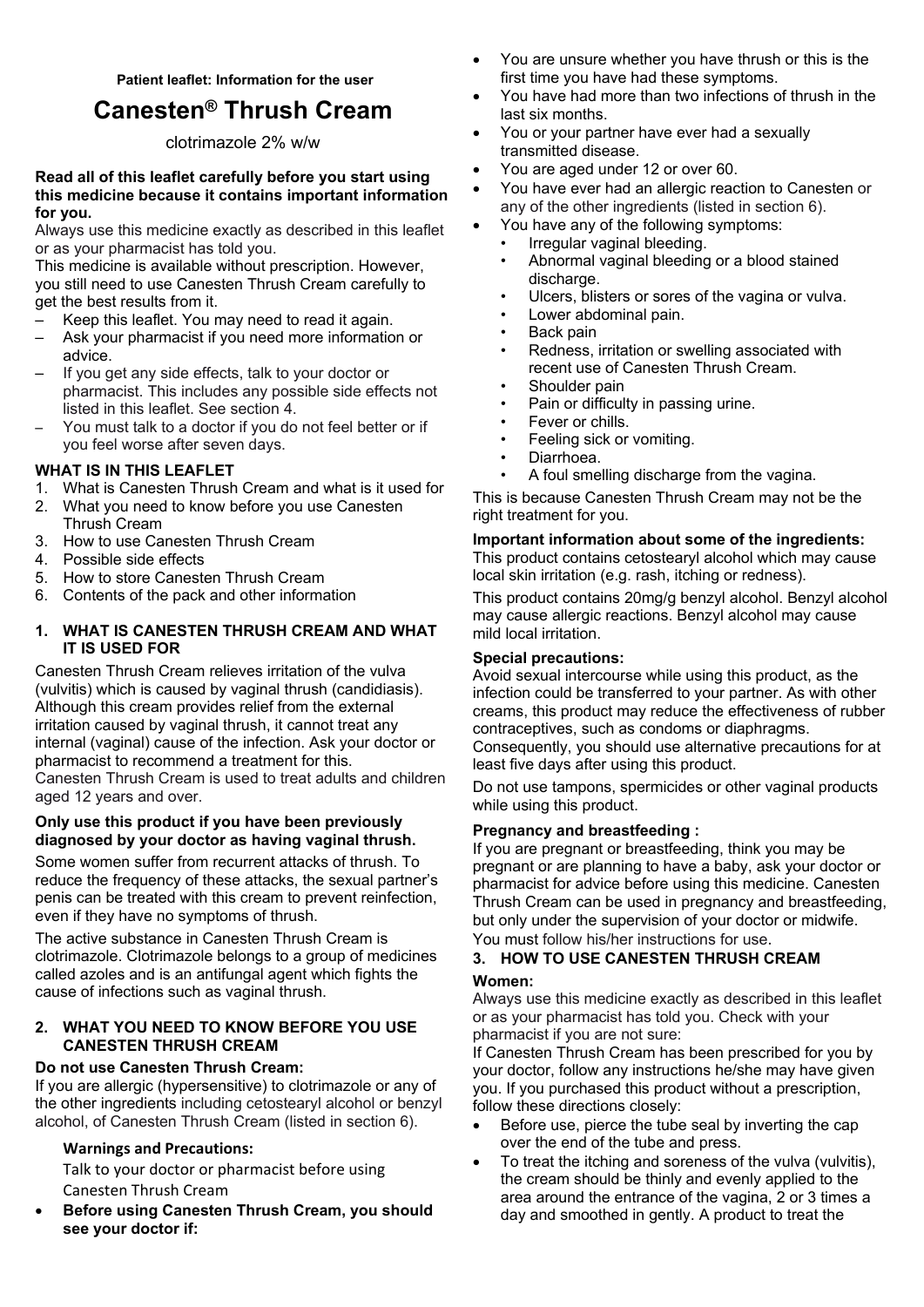internal (vaginal) infection should be used at the same time.

Treatment should be continued until symptoms of the infections disappear. Consult your doctor if the symptoms of your infection do not improve within seven days of finishing treatment for the internal infection.

## **Treating your sexual partner:**

If your sexual partner is treated with this cream, the cream should be applied to the end of the penis 2 or 3 times a day for up to two weeks.

#### **Canesten Thrush Cream is for external use only: Do not put the cream in your mouth or swallow it.**  If the cream is swallowed accidentally, tell your doctor

straight away or contact the Accident and Emergency Department of your nearest hospital.

## Avoid contact with the eyes.

## **4. POSSIBLE SIDE EFFECTS**

Like all medicines, Canesten Thrush Cream can cause side effects, although not everybody gets them.

As with all medicines, some people may be allergic to the cream. If you are allergic, a reaction will occur soon after you have used the medicine. If you experience an allergic reaction or the redness, burning, pain, itching or swelling get worse, stop using this product and tell your doctor straight away or contact the Accident and Emergency Department of your nearest hospital. Signs of an allergic reaction may include:

- Rash.
- Swallowing or breathing problems.
- Swelling of your lips, face, throat or tongue.
- Weakness, feeling dizzy or faint.
- Nausea.
- Low blood pressure

After you apply the cream you might experience:

Mild burning or irritation.

If this is intolerable, stop treatment and see your doctor as soon as possible.

Canesten Thrush Cream may cause side effects which can be very similar to the symptoms of the infection. If any of these symptoms gets worse, stop treatment and see your doctor as soon as possible. These symptoms may include: Discomfort of the vagina or vulva, redness, swelling, bleeding, peeling skin in the genital area, itching, rash, vaginal discharge, pain (e.g. abdominal or pelvic area).

## **Reporting of side effects**

If you get any side effects, talk to your doctor, pharmacist or nurse. This includes any possible side effects not listed in this leaflet. You can also report side effects directly via HPRA Pharmacovigilance; Website: www.hpra.ie.

By reporting side effects you can help provide more information on the safety of this medicine.

## **5. HOW TO STORE CANESTEN THRUSH CREAM**

## **Keep out of the sight and reach of children.**

## Do not store above 25 ºC.

Do not use Canesten Thrush Cream after the expiry date which is stated at one end of the carton, on the product label after 'EXP' and on the end of the tube of cream. The expiry date refers to the last day of that month.

Medicines should not be disposed of via wastewater or household waste. Ask your pharmacist how to dispose of medicines no longer required. These measures will help to protect the environment.

## **6. CONTENTS OF THE PACK AND OTHER INFORMATION**

## **What Canesten Thrush Cream contains:**

- The active substance is clotrimazole at a strength of 2% w/w (20 mg/g).
- The other ingredients are benzyl alcohol, polysorbate 60, sorbitan stearate, cetyl palmitate, cetostearyl alcohol, octyldodecanol and purified water. See Section 2 'Important information about some of the ingredients' for benzyl alcohol and cetostearyl alcohol advice.

## **What Canesten Thrush Cream looks like and contents of the pack:**

Canesten Thrush Cream is available in tubes containing 20 g of white cream.

**Product procured from within the EU, repackaged and distributed by the Parallel Product Authorisation holder:**  PCO Manufacturing Ltd., Unit 10, Ashbourne Business Park, Rath, Ashbourne, Co. Meath, Ireland.

## **Manufacturer:**

Kern Pharma S.L., Poligono Ind Colon II, Calle Venus 72, 08228 Terrassa, Barcelona, Spain or GP Grenzach Produktions GmbH, Emil-Barell-Strasse 7, 79639 Grenzach-Wyhlen, Germany.

## **Remember:**

If you have any doubts about using Canesten Thrush Cream correctly, seek the advice of your doctor or pharmacist

## **Parallel Product Authorisation number:** PPA 465/48/4

Canesten is a registered trademark of Bayer Intellectual Property GmbH**.**

## **Further information about vaginal thrush:**

Vaginal thrush (candidiasis) is a common infection that most women suffer from at some time in their lives and is not caused by lack of personal hygiene.

Thrush is caused by a yeast (fungus) called Candida which lives harmlessly in the vagina and other parts of the body, without you even noticing it. However, the natural balance that keeps Candida under control can be upset by many factors such as hormonal changes (menstruation, contraceptive pill, pregnancy, menopause), poor health, antibiotics, perfumed soaps, bath additives and tight clothing.

If the natural pH balance is altered, the level of yeast increases and can develop into a thrush infection causing any of the following symptoms: persistent burning and/or itching around the vagina and vulva, redness, swelling and soreness of the tissues of the vagina and vulva and a whitish, odourless discharge from the vagina. Not everybody who has thrush has all these symptoms; you may have only one of them.

## **How to avoid future recurrences:**

- $\checkmark$  Wear cotton knickers and loose clothing.
- $\checkmark$  Wash daily.
- After going to the toilet, wipe yourself from the front to back as a thrush infection may be transferred from the bowel.
- Change your sanitary protection regularly.
- **x** Try to avoid wearing tights, nylon knickers and close fitting jeans.
- Try to avoid washing with perfumed soaps or using vaginal deodorants.